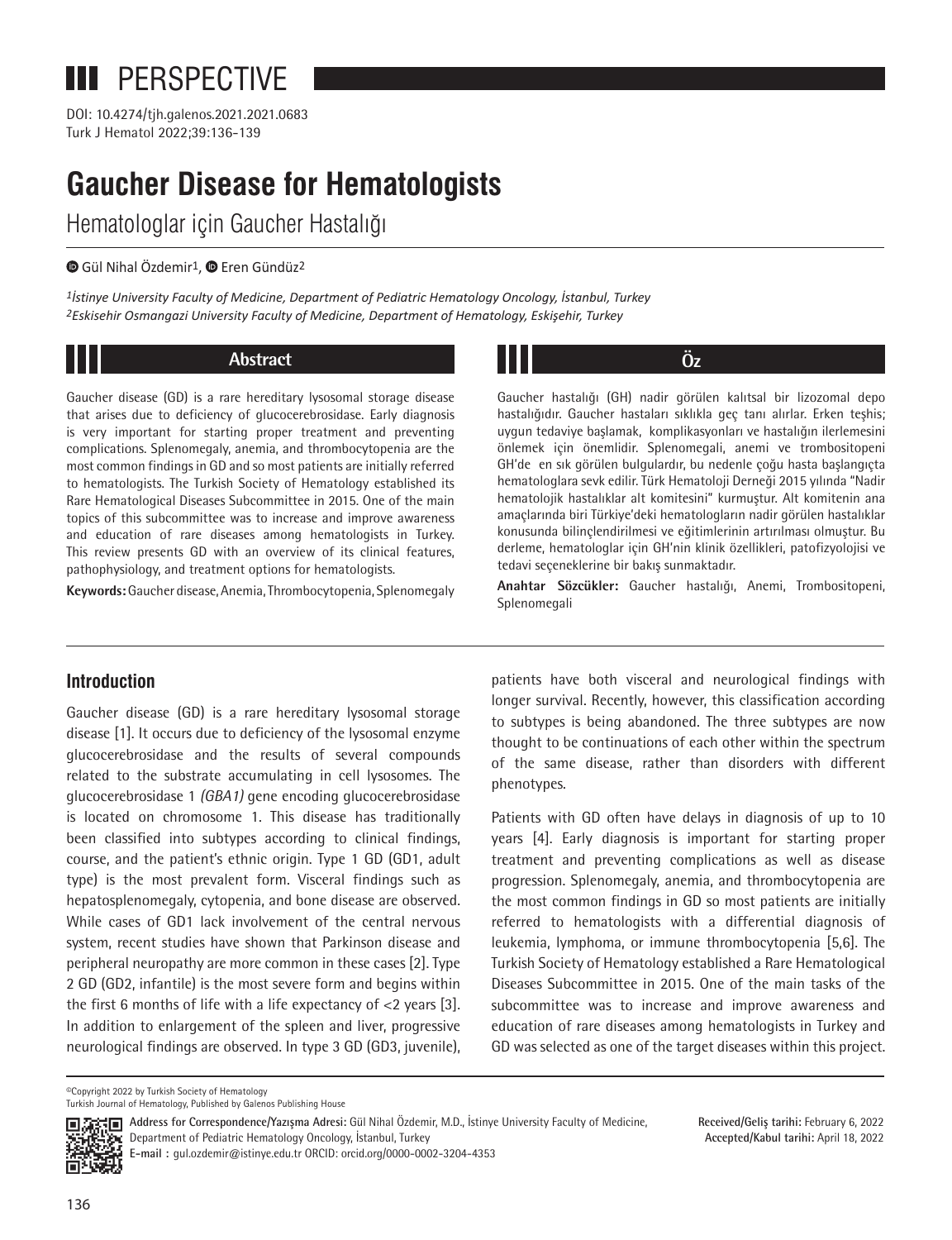Weekend courses, online educational meetings, and guidelines for the diagnosis and treatment of GD were organized. This review presents GD with an overview of its clinical features, pathophysiology, and treatment options for hematologists.

#### **Clinical Findings**

There is a distinct phenotypic diversity in GD that cannot be fully explained by the genotype [7,8,9]. The clinical findings are shown in Table 1 [7]. The visceral organs, bone marrow (Figure 1), and bones are affected in almost all cases. The most common finding is splenomegaly [10]. Isolated thrombocytopenia alone is the most common cytopenia. Anemia and rarely leukopenia may be seen. Bone findings may present as diffuse bone pain and pain attacks associated with osteonecrosis. Osteolytic lesions, pathological fractures, and compression fractures are more common in patients who have undergone splenectomy. Many patients have growth retardation and delayed puberty [11]. Interstitial lung disease may be detected in rare cases [12].

#### **Diagnosis**

Laboratory and radiological findings are summarized in Table 2 and Table 3. Serum angiotensin-converting enzyme and particularly its tartrate-resistant isoenzymes may be increased [13]. Levels of chitotriosidase, an enzyme secreted from lipid-laden macrophages, are elevated [14]. Hyperferritinemia is frequently encountered in GD [15]. Lyso-GL1 (glucosylsphingosine), which is a downstream metabolic product of glucosylceramide, has been identified as a promising biomarker for the diagnosis and monitoring of patients with GD in recent years [16]. The definitive diagnosis of GD is made with glucocerebrosidase enzyme detection and genetic mutation analysis. Glucocerebrosidase can be examined in peripheral leukocytes or skin fibroblasts. For this, it is necessary to take a dry blood sample on filter papers [17]. Genetic analysis provides additional confirmation of the diagnosis and is also helpful for genetic counseling and the detection of carriers [18]. *GBA1* is the only gene known to mutate in GD and the most common

| Table 1. Signs and symptoms of Gaucher disease. |                                   |  |
|-------------------------------------------------|-----------------------------------|--|
| Splenomegaly                                    | 85%                               |  |
| Hepatomegaly                                    | 63%                               |  |
| Thrombocytopenia                                | 68%                               |  |
| Anemia                                          | 34%                               |  |
| <b>Bleeding</b>                                 | Frequent (no percentage reported) |  |
| Osteopenia                                      | 55%                               |  |
| Bone pain                                       | 33%                               |  |
| Pathological fractures                          | 70/0                              |  |
| Bone crises                                     | 70/0                              |  |
| Growth retardation                              | 36%                               |  |

mutation is the N370S mutation [7]. Lipid-loaded macrophages can be seen in the bone marrow in GD, but that is not a specific finding. Pseudo-Gaucher cells can be seen in other diseases [20]. Bone marrow aspiration/biopsy is not required for the definitive diagnosis but may be performed to rule out other diseases.

#### **Treatment**

The goals of treatment are the elimination of symptoms, prevention of complications, and improvement of quality of life [21]. Due to the heterogeneity of the disease and the uncertainty of disease progression, the management should be individualized. Enzyme replacement therapy ameliorates most of the manifestations of GD1 and improves quality of life [22]. Treatment is not recommended for GD2 patients as it does not stop the clinical course. Enzyme replacement therapy may be beneficial for GD3 patients who have chronic visceral manifestations. Indications for starting treatment in cases of GD1 are considered according to the severity of the disease at the initial evaluation or according to the progression of

| Table 2. Laboratory findings in cases of Gaucher disease.                   |  |
|-----------------------------------------------------------------------------|--|
| • Cytopenia                                                                 |  |
| * Anemia                                                                    |  |
| * Thrombocytopenia                                                          |  |
| * Leukopenia                                                                |  |
| * Bicytopenia/pancytopenia                                                  |  |
| • Coagulation disorders                                                     |  |
| • Elevated liver enzymes                                                    |  |
| • Increase in serum ACE level (especially tartrate-resistant<br>isoenzymes) |  |
| • Increase in acid phosphatase activity                                     |  |
| • Hyperferritinemia                                                         |  |
| • Increase in chitotriosidase                                               |  |
| • Poly- and monoclonal gammopathy                                           |  |
| Lipid-loaded macrophages in tissues (bone marrow, liver, spleen)            |  |
| Table 3. Radiological findings in cases of Gaucher disease.                 |  |
| • Bone radiography                                                          |  |
| ° Erlenmeyer flask deformity                                                |  |
| ° Bone fractures and lytic lesions                                          |  |
| · Bone magnetic resonance imaging (MRI)                                     |  |
| ° Bone marrow involvement                                                   |  |

- ° Bone infarcts
- ° Osteonecrosis
- Dual-energy X-ray absorptiometry (DEXA)
- ° Osteopenia
- Abdominal ultrasonography (USG)
- ° Hepatomegaly
- ° Splenomegaly
- Echocardiography
- ° Pulmonary hypertension
- Chest X-ray/thorax computed tomography (CT)
- ° Lung involvement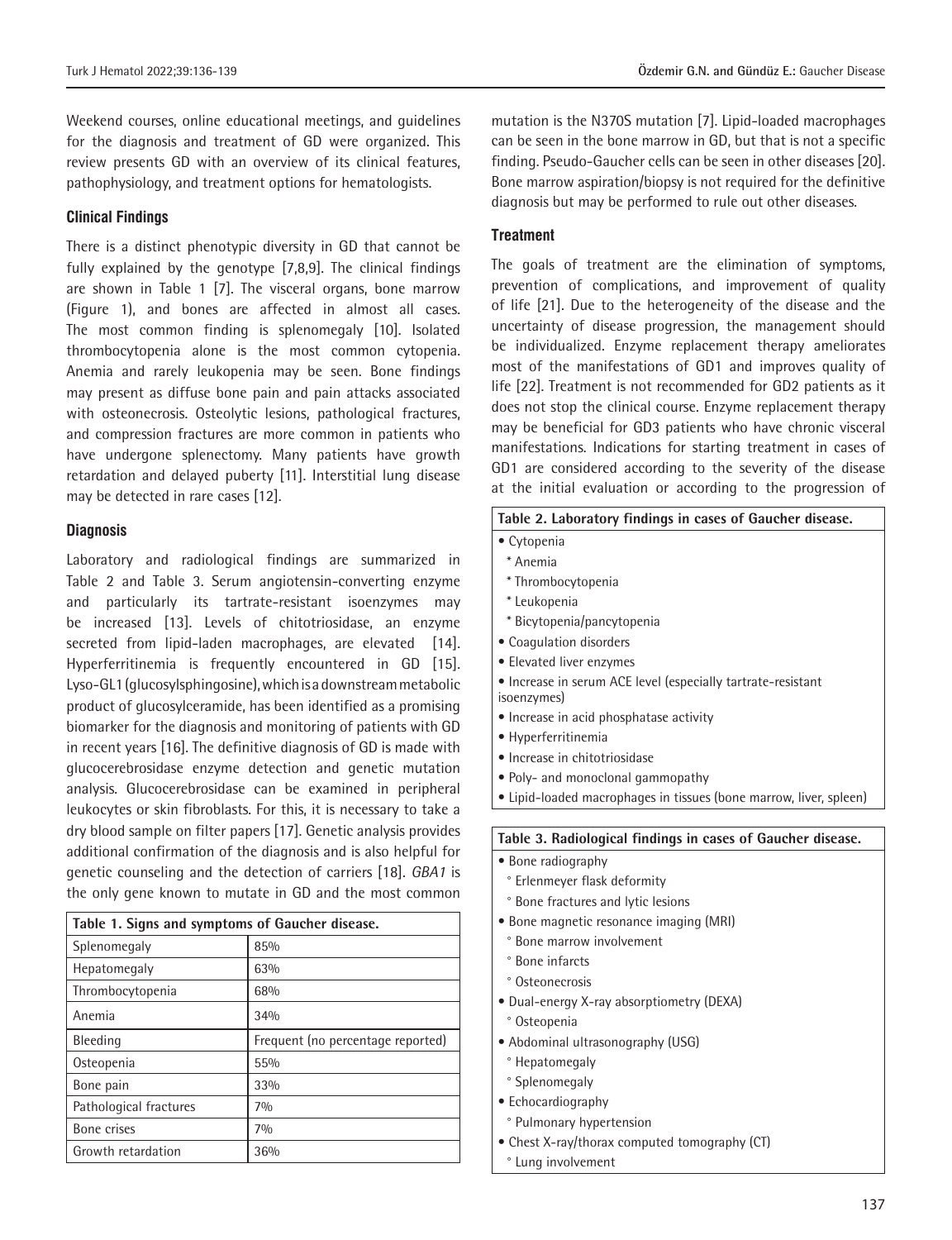the disease. The severity of the disease can be evaluated with scoring systems [23]. Enzyme replacement therapy for GD1 may include imiglucerase, velaglucerase alfa, and taliglucerase alfa [24,25,26]. There is no consensus on the optimal dose or frequency in the administration of recombinant enzymes. The recommended dose for imiglucerase is 15-60 units of enzyme/kg every 2 weeks intravenously. The ideal dose has



**Figure 1.** Bone marrow aspirate showing a number of large macrophages laden with cerebrosides (arrows: Gaucher cells) in a patient with Gaucher disease.

been set at 60 units/kg in most studies, but good response was also shown at lower doses [27]. Treatment is life-long and interruptions are not recommended. A small percentage of patients may develop antibodies (15%) [28]. Glucosylceramide synthase inhibitors (miglustat and eliglustat) are used for substrate reduction therapy [29,30]. They reduce the amount of substrate and prevent the symptoms that develop accordingly. Miglustat is approved for patients with mild to moderate GD1 who cannot undergo enzyme therapy and also for the small group of patients for whom enzyme therapy is unsuitable due to adverse events or venous access problems [31]. The role of splenectomy has decreased with the availability of enzyme replacement therapy. Some studies have shown that total splenectomy worsens bone findings in GD [32]. Bone marrow transplantation offer the potential of cure, but no clinical trials to date have assessed its safety and efficacy in comparison to enzyme replacement therapy or substrate reduction therapy [33].

## **Conclusion**

Gaucher disease is a rare but treatable metabolic disease. High levels of suspicion are necessary for early diagnosis as this disease may present with different clinical findings. Early treatment will be beneficial in preventing irreversible complications.

#### **Authorship Contributions**

Concept: G.N.Ö.; Design: G.N.Ö., E.G.; Literature Search: E.G.; Writing: G.N.Ö.

**Conflict of Interest:** No conflict of interest was declared by the authors.

**Financial Disclosure:** The authors declared that this study received no financial support.

## **References**

- 1. Grabowski GA. Gaucher disease: gene frequencies and genotype/phenotype correlations. Genet Test 1997;1:5-12.
- 2. Biegstraaten M, van Schaik IN, Aerts JM, Hollak CE. 'Non-neuronopathic' Gaucher disease reconsidered. Prevalence of neurological manifestations in a Dutch cohort of type I Gaucher disease patients and a systematic review of the literature. J Inherit Metab Dis 2008;31:337-349.
- 3. Sidransky E. New perspectives in type 2 Gaucher disease. Adv Pediatr 1997;44:73-107.
- 4. Mistry PK, Sadan S, Yang R, Yee J, Yang M. Consequences of diagnostic delays in type 1 Gaucher disease: the need for greater awareness among hematologists-oncologists and an opportunity for early diagnosis and intervention. Am J Hematol 2007;82:697-701.
- 5. Thomas AS, Mehta A, Hughes DA. Gaucher disease: haematological presentations and complications. Br J Haematol 2014;165:427-440.
- 6. Linari S, Castaman G. Hematological manifestations and complications of Gaucher disease. Expert Rev Hematol 2016;9:51-58.
- 7. Charrow J, Andersson HC, Kaplan P, Kolodny EH, Mistry P, Pastores G, Rosenbloom BE, Scott CR, Wappner RS, Weinreb NJ, Zimran A. The Gaucher